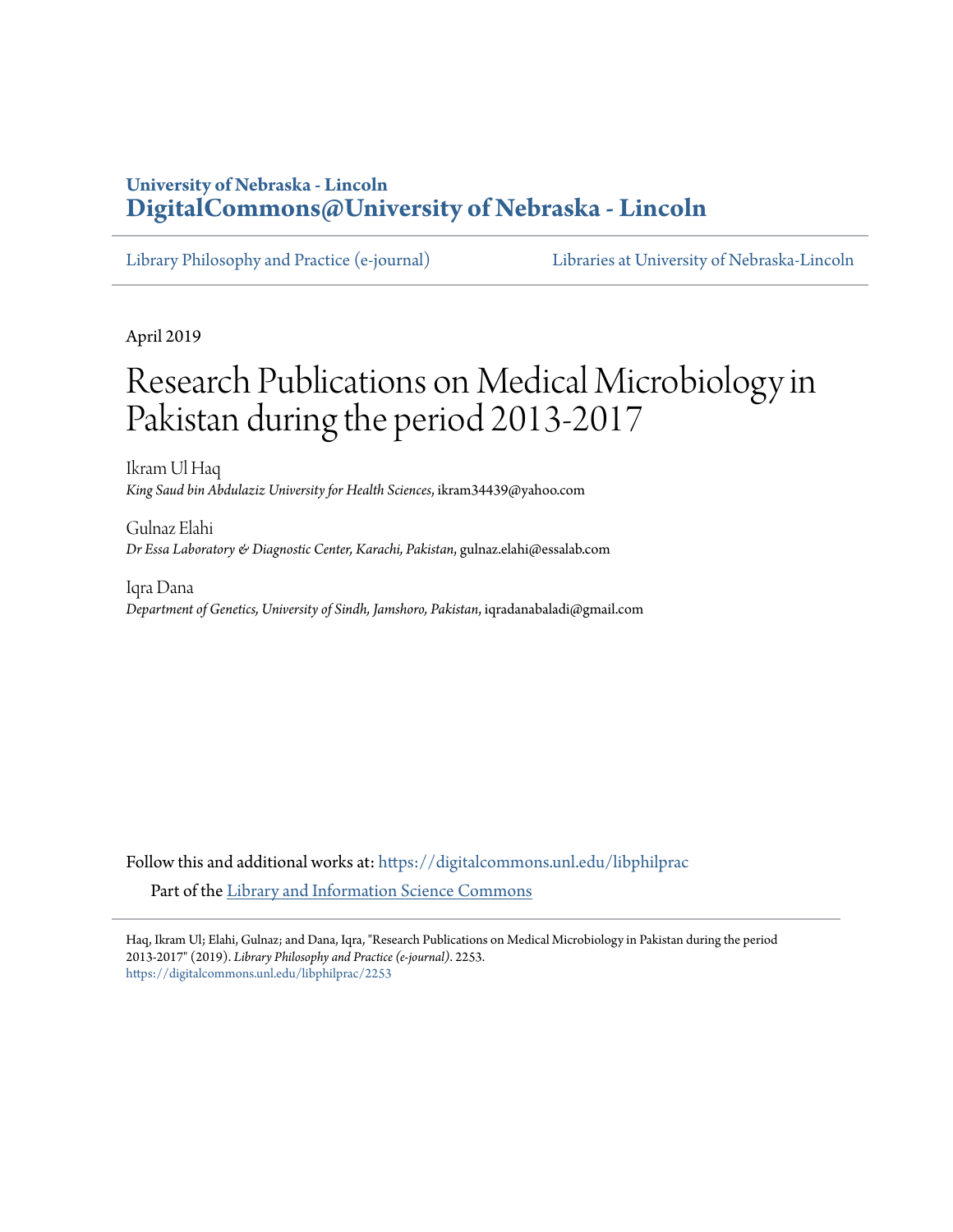# **Research Publications on Medical Microbiology in Pakistan during the period 2013-2017**

**Ikram Ul Haq, <sup>1</sup> Gulnaz Elahi<sup>2</sup> Iqra Dana<sup>3</sup>**

- 1. Lecturer / Librarian, College of Dentistry King Saud bin Abdulaziz University for Health Sciences, Riyadh, Saudi Arabia Email: [ikram34439@yahoo.com](mailto:ikram34439@yahoo.com)
- 2. (Biochemistry & Microbiology) Admin Assistant Manager and Principal Dr Essa Laboratory & Diagnostic Center, Karachi, Pakistan [gulnaz.elahi@essalab.com](mailto:gulnaz.elahi@essalab.com)
- 3. Final Year Student Department of Genetics, University of Sindh, Jamshoro, Pakistan [iqradanabaladi@gmail.com](mailto:iqradanabaladi@gmail.com)

# **ABSTRACT**

**Aim:** Research publications have been increasing all around the world in every field of knowledge including medical microbiology. The attempt has been made in this paper to describe the growth of medical microbiology research in Pakistan published from 2013 to 2017.

**Methodology:** Publications on medical microbiology with authorship to Pakistan indexed in the PubMed database were searched. The bibliographical citations of retrieved data were downloaded to examine the year-wise growth, authorship patterns, subject-wise distributions, institutional and country affiliation of the principal author. Microsoft Excel spreadsheet was used for data analysis.

**Results:** Three hundred and thirty-three documents with an average of 66.6 articles per year published from Pakistan during the projected period. Majority of papers (n=30; 9%) were written on the topic of epidemiology related to medical microbiology. Five-author pattern found to be the preferred collaboration trend. The evaluation of leading author affiliation revealed that 202 papers (60.6%) produced by Pakistani authors, while in remaining 131 (39.3%) papers, the principal authors belonged to 29 different countries of the world. Aga Khan University found a most productive institution with 35 papers. Targeted publications published in 175 different journals of the world, the highest number of articles (n=24; 7.21%) published in Pakistan Journal of Medical Sciences.

**Conclusion:** High tech research has a direct impact on the health and wellbeing of citizens. The analysis of research publications is important to scale to assess the productivity of a specific field of knowledge. Saudi Arabian researchers are striving well to achieve excellence in dental research by delivering quality education and provision of oral health care services to local community.

**Keywords**: Microbiology, publications; Pakistan; Biomedical publications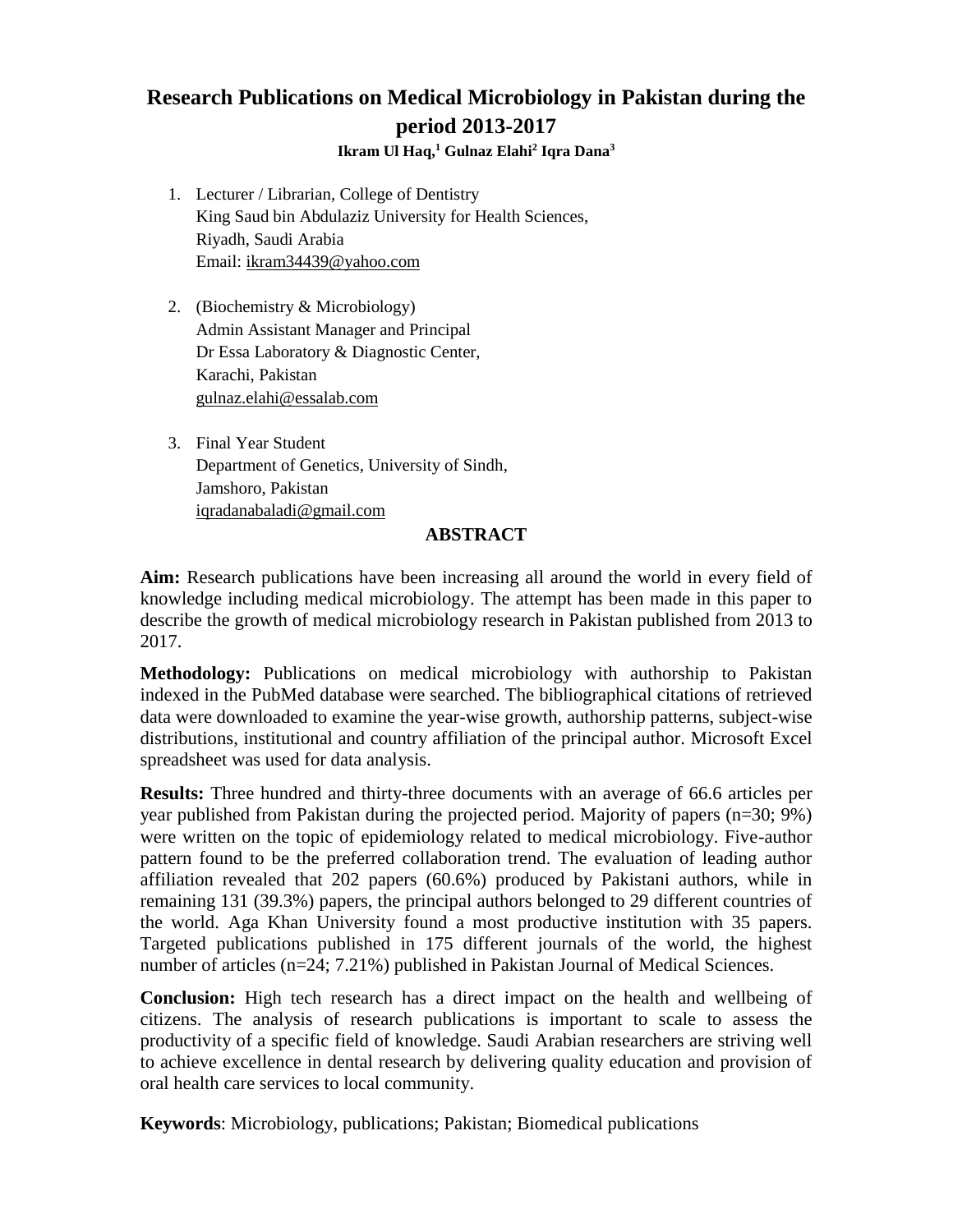#### **INTRODUCTION**

Research involves a creative task in a systematic way to improve the existing reserve of knowledge, find out the clarification of specific problems, formulate new practices and develop new applications of learning (Pervez 2018). The number of research publications has been amplified manifold, especially during the last two decades due to the escalation of financial allocation for research & development and usage of digital technologies (Meo, Almasri & Usmani 2013). Similarly the value of bibliometric appraisal has also been increased. The application of mathematical and statistical calculus of scholarly published material is known as bibliometrics, (Haq  $\&$  Al Fouzan 2017) this method exposes the different characteristics and attributes of targeted publications. The findings of bibliometric studies help the policy-maker to formulate and revise the course of action. Scholarly publications play a significant role in the economic progress and sustainable development of the country. Whereas continues research in various disciplines of medical sciences improves the quality of life, which is directly linked to the monetary affairs of the nation (Haq, Al Fouzan  $\&$  Baladi 2017). Research publications in health care have gained high-priority in the current age (Shamim & Shamim, 2009). The results of SJR database (2009) describes that Pakistan stands on 39th position in global research productivity during 2017 with 16897 documents; scored 0.47% of total publications. The United States has exceeded the rest of the world with 626403 (17.71%) documents, followed by China (n=508654; 14.38%) and United Kingdom (n=191830; 5.42%).

Carroll, Butel, Morse & Meitzner (2016) defined, Microbiology, applied to medicine and study of micro-organisms that can affect health is known as Medical Microbiology. This branch of knowledge concerned with the prevention, diagnosis, and treatment of infectious diseases. Medical microbiology further divided into four groups, medical virology, medical bacteriology, medical mycology, and medical protozoology (p.1).

Savitha (2017) examined the Directory of Open Access Journals (DOAJ) and found that 134 e-journals on the subject of microbiology in DOAJ. These journals published from 35 countries, India is on the top with 19 journals followed by the United Kingdom with 17 and Iran with 13 Journals. Bibliometric studies on medical research productivity (Meo, Almasri & Usmani, 2013), neurosurgical research (Shamim, Enam & Kazim 2011) and Zika Virus (Nasir & Ahmed 2018) found in Pakistan. Bibliometric study on Medical Microbiology publications has not been carried out in Pakistan. This paper intends to fill this gap.

The aim of this study is to evaluate the amount of research outcome in the field of Medical Microbiology in Pakistan during the period 2013-2017.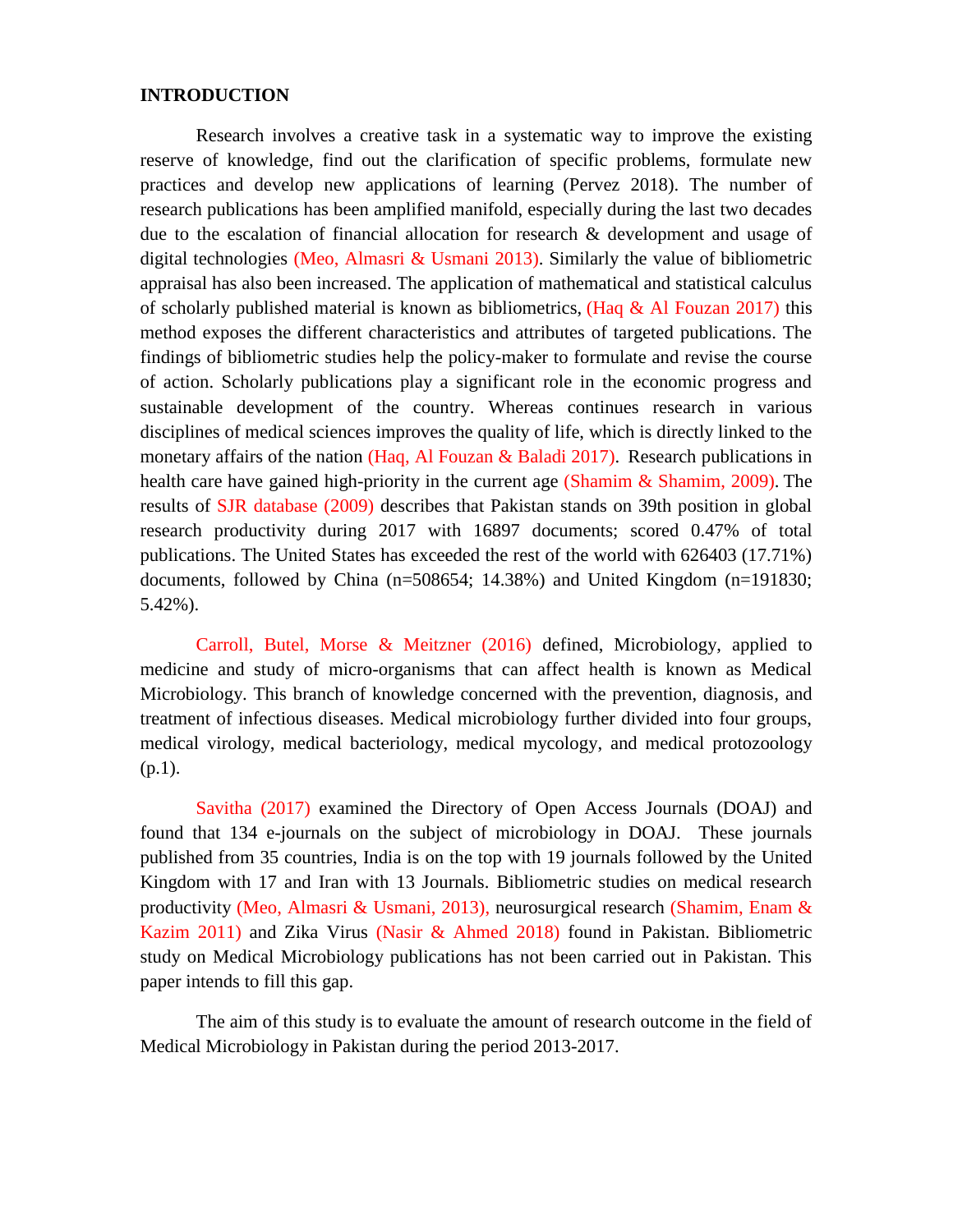# **OBJECTIVE OF THE STUDY**

The study was carried out to achieve the following objectives:

- 1. To assess the year-wise growth of research items with an annual growth rate
- 2. To review the subject-wise distribution of publications to find out the strong and weak area of research
- 3. To review the authorship pattern and affiliation of the first author
- 4. To find-out most productive institutes
- 5. To analysis country wise contribution and research collaboration
- 6. To calculate source publications/journals.

# **METHODOLOGY**

Required data on the subject of "Medical Microbiology" affiliated with Pakistan has been retrieved from the PubMed/Medline database. PubMed is a free online resource containing over 29 million citations of biomedical literature. It is developed and maintained by U.S. National Library of Medicine. The advanced searching technique has been used in PubMed, typed "Medical Microbiology" in All Field menu, Boolean operator AND appears by default, typed "Pakistan" in the second menu and selects the "Affiliation". Further custom date range from 2013, January 1 to 2017, December 31 has been selected. All targeted citations have been downloaded in Comma-separated value (CSV) file format. Total 349 items retrieved, 16 items have been excluded being publications date of 2018. Total 333 items have been selected to analyze the publication trends.

## **Limitation of Study**

This study is only limited to the results produced by the PubMed database. Institution and country affiliation of the first author was analyzed to find out the productive institutions and country-wise distribution of articles.

# **RESULTS**

Table-1 presents the year-wise progress of publications on the subject of Medical Microbiology with authorship affiliated to Pakistan. Total 333 research items published during the projected period with an average of 66.6 articles per year. A majority of research items (n=110; 33.3%) published during 2017 and lowest number of publications (n=23; 6.90%) appeared in 2013. The average annual growth rate during the period of 2013-2017 has been reported at 31.29. The lowest annual growth rate (6.80) has been recorded during the period of 2016-2017.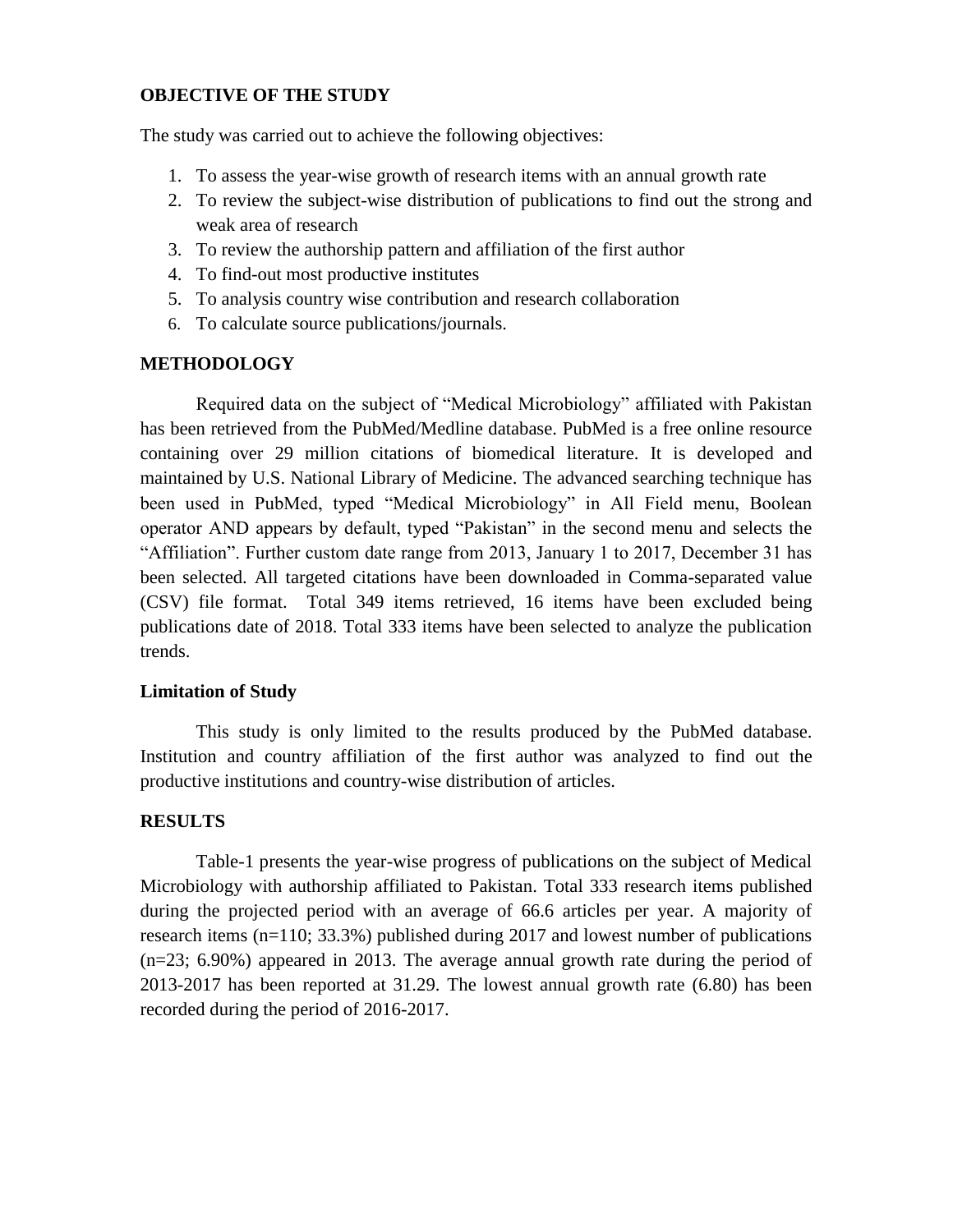| Year                       | <b>Publications</b><br>(n) | <b>Percentage</b> | <b>Cumulative</b><br>number of<br><b>Publications</b> | Percentage of<br><b>Total</b><br><b>Publications</b> | <b>Annual</b><br>Growth<br>Rate |
|----------------------------|----------------------------|-------------------|-------------------------------------------------------|------------------------------------------------------|---------------------------------|
| 2013                       | 23                         | 6.90%             | 23                                                    | 6.90%                                                |                                 |
| 2014                       | 39                         | 11.71%            | 62                                                    | 18.61%                                               | 26.40                           |
| 2015                       | 65                         | 19.51%            | 127                                                   | 38.13%                                               | 25.54                           |
| 2016                       | 96                         | 28.82%            | 223                                                   | 66.96%                                               | 19.49                           |
| 2017                       | 110                        | 33.3%             | 333                                                   | 100%                                                 | 6.80                            |
| Average Annual Growth Rate |                            |                   |                                                       | 31.29                                                |                                 |

**Table-1; Year-wise distribution of publications (n=333)**

All research items have been divided into 38 subjects and *Epidemiology* has been found the most preferred area of research with 30 items followed by *Biochemistry* 26, *Molecular Pathology, Genetics* and *Infection Control Department* with 24 research items each. *Oncology* stands on 4<sup>th</sup> rank with 22 articles and *General Microbiology* on 5<sup>th</sup> with 21 articles. A sufficient number of articles found on *Clinical Microbiology, Genetic Engineering, Immunology, Pediatrics, Bacteriology,* and *Gastroenterology*. *Clinical Biochemistry, Clinical Trial, Genetic Epidemiology, Hepatology, Infectious Disease, Microscopy, Orthodontics, Pharmaceutical*, and *Physiology* found to be the least interested area of research with one article each. (Table-2)

| <b>Rank</b>             | <b>Subjects</b>                                                          | <b>Articles</b> | <b>Total</b> | Percentage |
|-------------------------|--------------------------------------------------------------------------|-----------------|--------------|------------|
| 1                       | Epidemiology                                                             | 30              | 30           | 9.00%      |
| $\overline{2}$          | Biochemistry                                                             | 26              | 26           | 7.80%      |
| $\mathbf{3}$            | Molecular Pathology, Genetics and<br><b>Infection Control Department</b> | 24 each         | 72           | 21.62%     |
| $\overline{\mathbf{4}}$ | Oncology                                                                 | 22              | 22           | 6.60%      |
| 5                       | Microbiology                                                             | 21              | 21           | 6.30%      |
| 6                       | <b>Clinical Microbiology and Genetic</b><br>Engineering                  | 16 each         | 32           | 9.60%      |
| 7                       | Immunology                                                               | 15              | 15           | 4.50%      |
| 8                       | Pediatrics                                                               | 14              | 14           | 4.20%      |
| 9                       | Bacteriology                                                             | 13              | 13           | 3.90%      |
| 10                      | Gastroenterology                                                         | 11              | 11           | 3.30%      |
| 11                      | Biotechnology                                                            | 10              | 10           | 3.00%      |
| 12                      | Ethnopharmacology                                                        | 8               | 8            | 2.40%      |

**Table-2; Subject-wise distribution of publications (n=333)**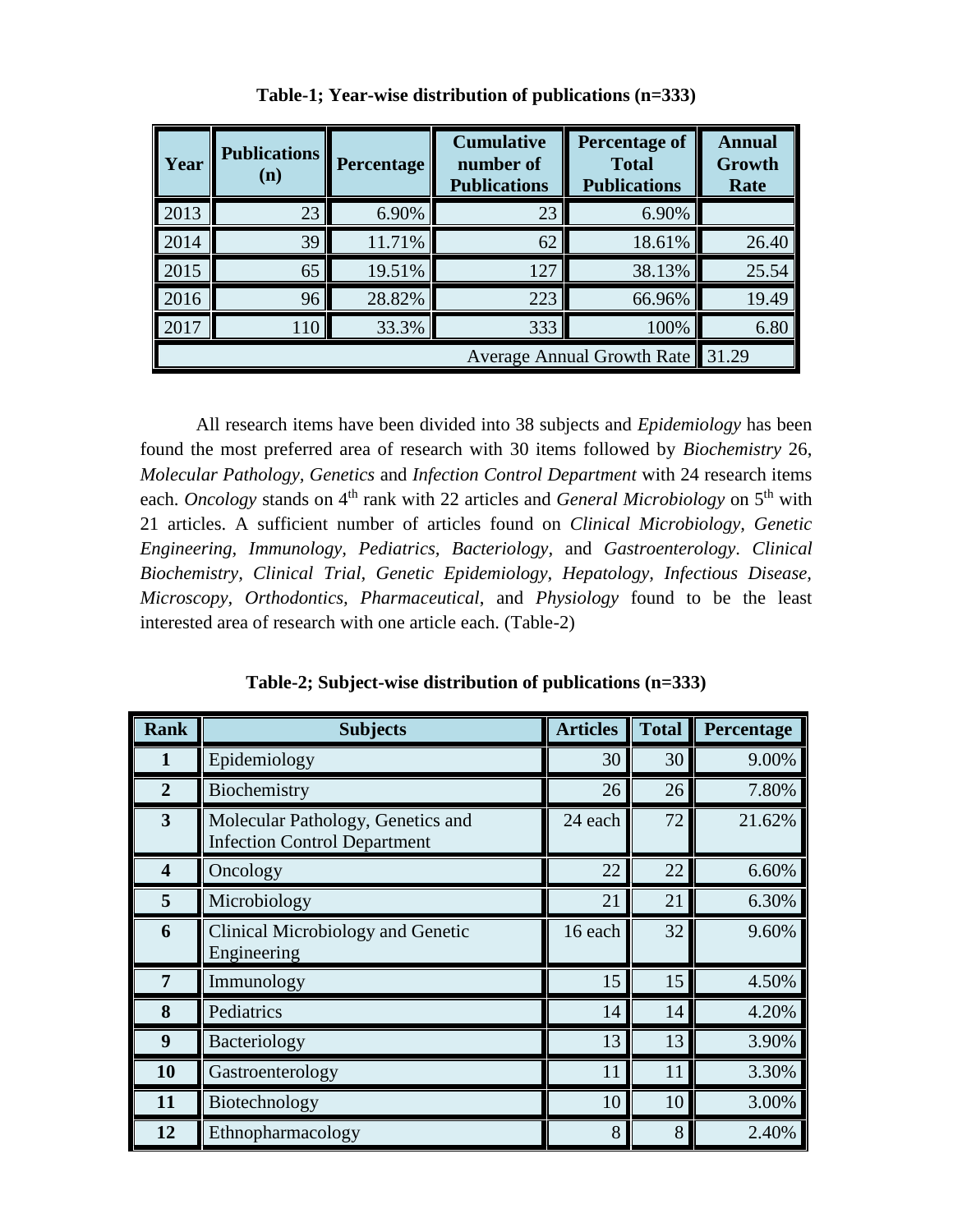| 13 | Neonatology and Pathology                                                                                                                                         | 7 each | 14          | 4.20% |
|----|-------------------------------------------------------------------------------------------------------------------------------------------------------------------|--------|-------------|-------|
| 15 | <b>Clinical Virology</b>                                                                                                                                          | 6      | 6           | 1.80% |
| 16 | <b>Hematology and Pharmacology</b>                                                                                                                                | 4 each | 8           | 2.40% |
| 17 | Neurology, Pharmacognosy and Soil<br>Microbiology                                                                                                                 | 3 each | $\mathbf Q$ | 2.70% |
| 18 | Blood Born Disease, Etiology, Food<br>Microbiology, Osteology, Parasitology and<br>Pharmacodynamics,                                                              | 2 each | 12          | 3.60% |
| 19 | Clinical Biochemistry, Clinical Trial,<br>Genetic Epidemiology, Hepatology,<br>Infectious Disease, Microscopy,<br>Orthodontics, Pharmaceutical, and<br>Physiology | 1 each | 10          | 3.00% |

Figure-1 indicates the authorship pattern on targeted data. The bulk of research work (n=330; 99.1%) has been produced in collaborative research efforts whereas only three articles found by the single author. Five-author pattern found to be favorite (n=55; 16.6%) followed by 10-19 authors (n=47; 14.2%), six-author (n=44; 13.3%) and fourauthor collaboration ( $n=33$ ; 10%). Twenty articles (6%) have been written by the joint efforts of 100 or >100 authors.



## **Figure 1: Authorship Pattern**

Table-3 explains the intuitional productivity based upon the affiliated address of the first author. The detail examination of publications shows that 177 institutions participated in medical microbiology research in Pakistan. The Aga Khan University, Karachi found to be most productive with 35 research items (10.5%) followed by the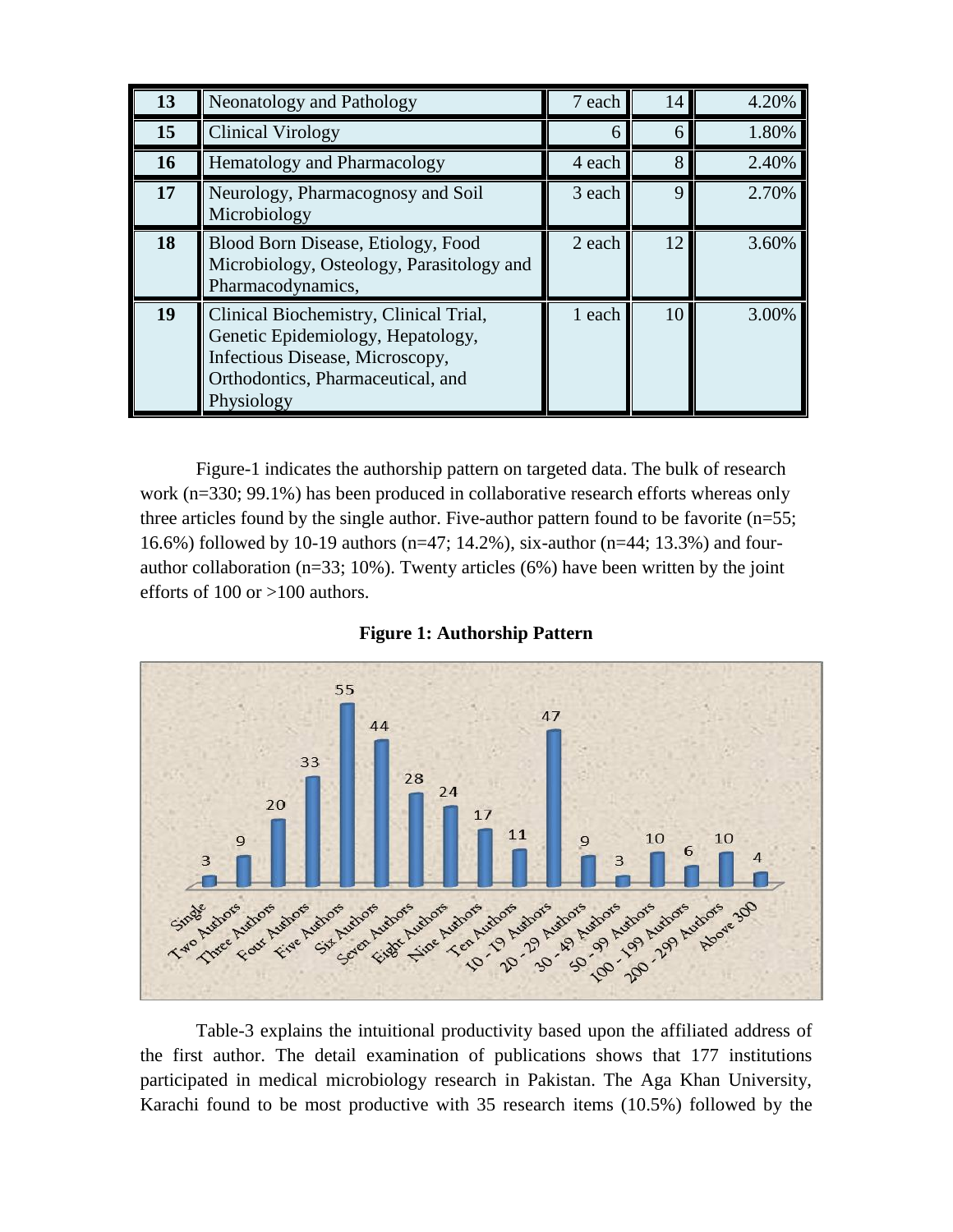University of Punjab, Lahore with 18 items (5.4%) and Quaid-e-Azam University, Islamabad with 13 (3.9%). There are 113 different intuitions with one publication each.

| <b>Rank</b>    | Institutional affiliation of the principal author                                                                                                                                                                                        | <b>Publications</b> | $\ $ Total | Percentage |
|----------------|------------------------------------------------------------------------------------------------------------------------------------------------------------------------------------------------------------------------------------------|---------------------|------------|------------|
| $\mathbf{1}$   | The Aga Khan University, Karachi, Pakistan                                                                                                                                                                                               | 35                  | 35         | 10.5%      |
| $\overline{2}$ | University of the Punjab, Lahore                                                                                                                                                                                                         | 18                  | 18         | 5.4%       |
| 3              | Quaid-i-Azam University, Islamabad, Pakistan                                                                                                                                                                                             | 13                  | 13         | 3.9%       |
| $\overline{4}$ | Kohat University of Science and Technology,<br>Kohat                                                                                                                                                                                     | 11                  | 11         | 3.3%       |
| 5              | Government College University, Faisalabad                                                                                                                                                                                                | 9                   | 9          | 2.7%       |
| 6              | The University of Lahore, Pakistan                                                                                                                                                                                                       | 8                   | 8          | 2.4%       |
| $\overline{7}$ | Army Medical College Pakistan; Dow University of<br>Health Sciences, Pakistan; and University of<br>Peshawar, Pakistan                                                                                                                   | 7 each              | 21         | 6.3%       |
| 8              | Khyber Medical University, Peshawar, Pakistan                                                                                                                                                                                            | 6                   | 6          | 4.5%       |
| 9              | National University of Sciences and Technology<br>(NUST), Islamabad, Pakistan;<br>Institute for Health Metrics and Evaluation,<br>University of Washington USA; and International<br>Health University of Virginia, Charlottesville, USA | 5 each              | 15         | 4.5%       |
| 10             | Baqai Medical University, Karachi Pakistan and<br>King Saud University Riyadh, Saudi Arabia                                                                                                                                              | 4 each              | 8          | 2.4%       |
| 11             | 10 Institutions                                                                                                                                                                                                                          | 3 each              | 30         | 9%         |
| 12             | 13 Institutions                                                                                                                                                                                                                          | 2 each              | 26         | 7.8%       |
| 13             | 113 Institutions                                                                                                                                                                                                                         | 1 each              | 133        | 40%        |

# **Table-3: Productive institutions based upon first author affiliation (n=333)**

Table 4 shows the country-wise research collaboration and contribution. The exploration of country affiliation of first-author found that a large number of papers (n=202; 60.66%) produced by authors belongs to Pakistan. Pakistani authors play their role as a contributor in 131 papers (39.3%), where the leading authors belong to 29 different countries of the world. The researchers belong to the United States stand on the second rank with 35 publications (10.51%) as first-author followed by China, and the United Kingdom. It has been observed that a high ratio of research collaboration with these three countries witness that majority of Pakistani research scholars persuade their higher studies in these countries. Saudi Arabia with 11 publications (3.30%) reach on 5<sup>th</sup> position, the reason behind this collaboration is that enormous Pakistani medical professionals serving in healthcare set-up of Saudi Arabia. Sixty-six Pakistani institutes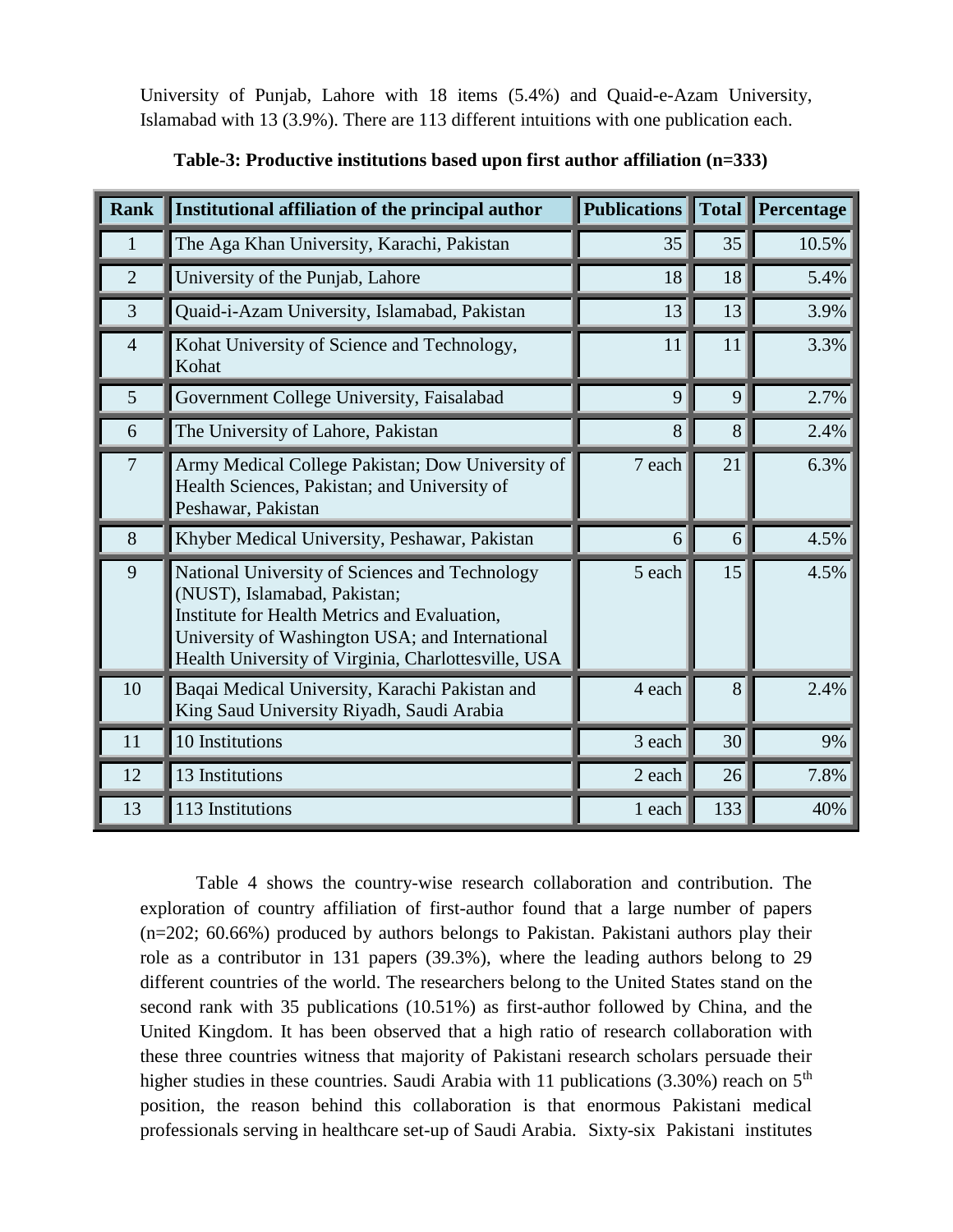produce 202 articles (60.6%), the share of six productive institutes is 94 publications (28.22%) while other 108 publications produced by 60 institutes. It is observed that out of 66 institutions, 42 institutes produce only one article each.

| <b>Rank</b>    | <b>Countries</b>                                                                                                                 | <b>Articles</b><br><b>Published</b> | $\frac{0}{0}$ |
|----------------|----------------------------------------------------------------------------------------------------------------------------------|-------------------------------------|---------------|
| 1              | Pakistan                                                                                                                         | 202                                 | 60.66%        |
| $\overline{2}$ | <b>United States of America</b>                                                                                                  | 35                                  | 10.51%        |
| 3              | China                                                                                                                            | 17                                  | 5.11%         |
| $\overline{4}$ | <b>United Kingdome</b>                                                                                                           | 12                                  | 3.60%         |
| 5              | Saudi Arabia                                                                                                                     | 11                                  | 3.30%         |
| 6              | Germany                                                                                                                          | 7                                   | 2.10%         |
| 7              | France                                                                                                                           | 6                                   | 1.80%         |
| 8              | Belgium                                                                                                                          | 5                                   | 1.50%         |
| 9              | India                                                                                                                            | 4                                   | 1.20%         |
| 10             | Canada, Malaysia and Sweden (3)                                                                                                  | 3 each                              | 0.90%         |
| 11             | Australia, Iran, Italy, Japan, Singapore, Sudan and<br>Turkey (7)                                                                | 2 each                              | 0.60%         |
| 12             | Iraq, Brazil, Bangladesh, Mali, Netherland,<br>Republic of Korea, South Africa, Switzerland<br>Taiwan, Tanzania, and Uganda (11) | 1 each                              | 0.30%         |

**Table- 4: Country-wise contribution and collaboration (n=333)**

Table 5 reveals that projected research work published in 175 journals of the world. One-fourth of the research (n=86; 25.8%) published in five journals. Pakistan Journal of Medical Sciences found to be the most preferred journal with 24 publications (7.21%), followed by Journal of Pakistan Medical Association (n=22; 6.61%) and Pakistan Journal of Pharmaceutical Sciences (n=18; 5.41%). There are 134 journals where only one article published on the targeted subject.

| S. No                  | Name of journals                           | <b>Article</b><br><b>Published</b> | $\frac{0}{0}$ |
|------------------------|--------------------------------------------|------------------------------------|---------------|
|                        | Pakistan Journal of Medical Sciences       | 24                                 | 7.21%         |
| $\mathcal{D}_{\alpha}$ | Journal of Pakistan Medical Association    |                                    | 6.61%         |
| 3                      | Pakistan Journal of Pharmaceutical Science |                                    | 5.41%         |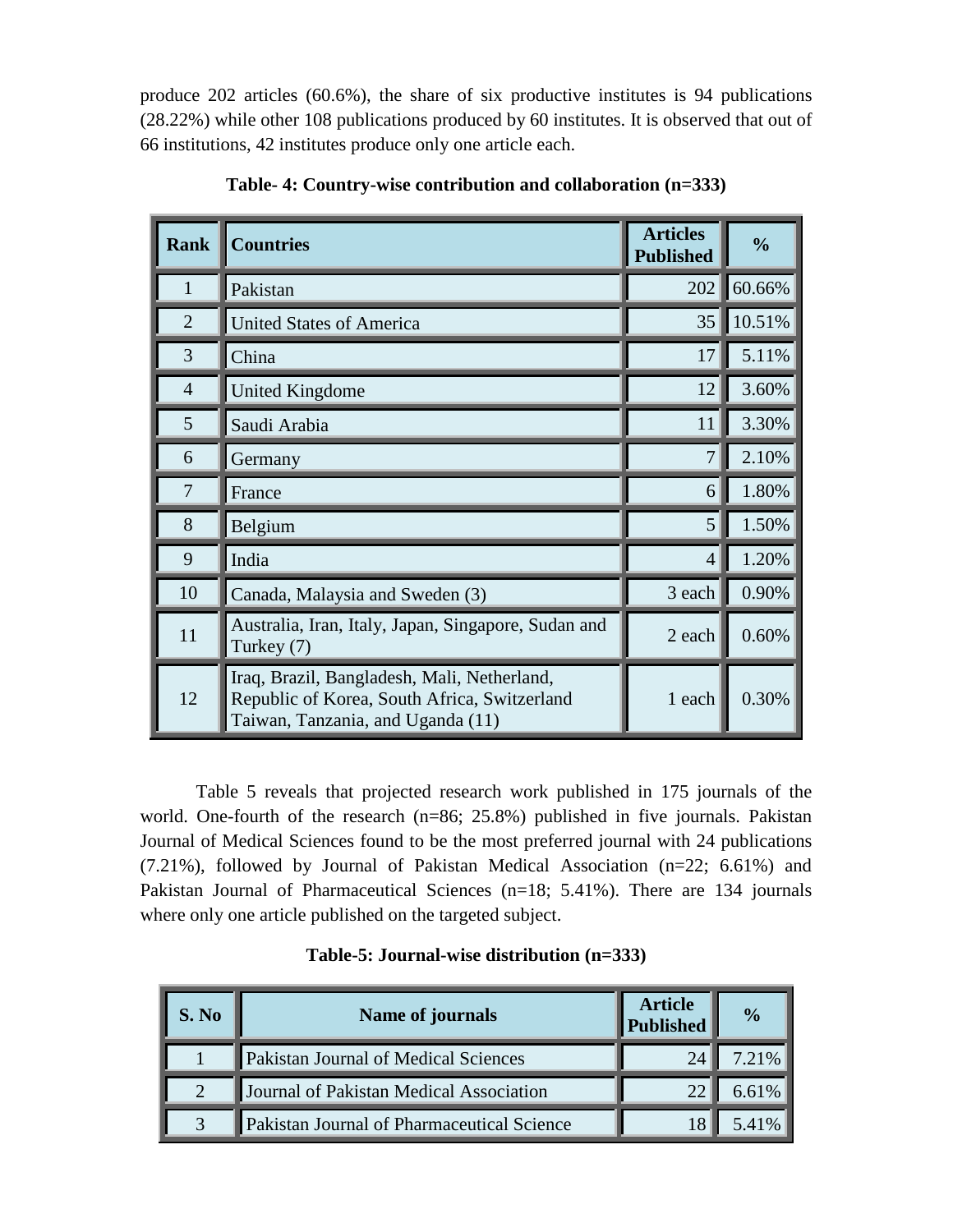| $\overline{4}$ | Public Library of Science One Journal                   | 14              | 4.20%  |
|----------------|---------------------------------------------------------|-----------------|--------|
| 5              | Journal of Medical Microbiology                         | 8               | 2.40%  |
| 6              | Two Different Journals Published five articles          | 10 <sup>1</sup> | 3.00%  |
| 7              | Six Different Journals Published four articles          | 24              | 7.21%  |
| 8              | Thirteen Different Journals Published three<br>articles | 39              | 11.71% |
| 9              | 20 Different Journals Published two articles            |                 | 12.01% |
| 10             | 134 Different Journals Published one article            |                 | .24%   |

#### **DISCUSSION**

This study investigates 333 publications on Medical Microbiology retrieved from PubMed Database in authorship affiliated with Pakistan with an average annual growth rate of 31.29. Growing numbers of publications found from 23 in 2003 to 110 during 2017. Researchers find ease to carry out research on epidemiological aspects of medical microbiology (n=30; 9%). Five-Author collaboration found to be preferred pattern with 55 publications. Aga Khan University reveals to be the most productive research organization based upon the affiliated address of first author than by the University of Punjab. The researchers belong to 29 different countries collaborated with Pakistani authors in 131 publications (39.3%). The research collaboration with the United States is on the top, followed by China and the United Kingdom. Pakistan Journal of Medical Sciences found to be uppermost preference.

Pakistan produced 58133 publications in all branches of knowledge from 1996 to 2012 as reflected in the Web of Science database. The share of medical and allied sciences counted 25604 (44.04%), only 1361 publications found on the topic of Immunology and Microbiology (Meo, Almasri & Usmani 2013).

Shamim, Enam & Kazim (2011) analyzed the publications trends on neurosurgical research in Pakistan exposed that only 62 documents found on PubMed database published during 2003 to 2008 with an average of 10.3 articles per year. The highest number of publications (n=23; 37.1%) found on the subspecialty of Neurooncology. Most of the papers (n=30; 48.4%) belong to the category of Case report/series and letter to the editor. Majority of publications (n=48; 77.4%) published in Pakistani journals and Journal of College of Physicians and Surgeons of Pakistan published 23 (37%).

A bibliometric research study reported by Nasir & Ahmed (2018) on publications of Zika Virus explored that 3384 articles published globally during 2008 to 2017 in Web of Science indexed journals. United States found to be most productive with 1593 (47.07%) articles, followed by UK, France, and Italy. Plos Neglected Tropical Disease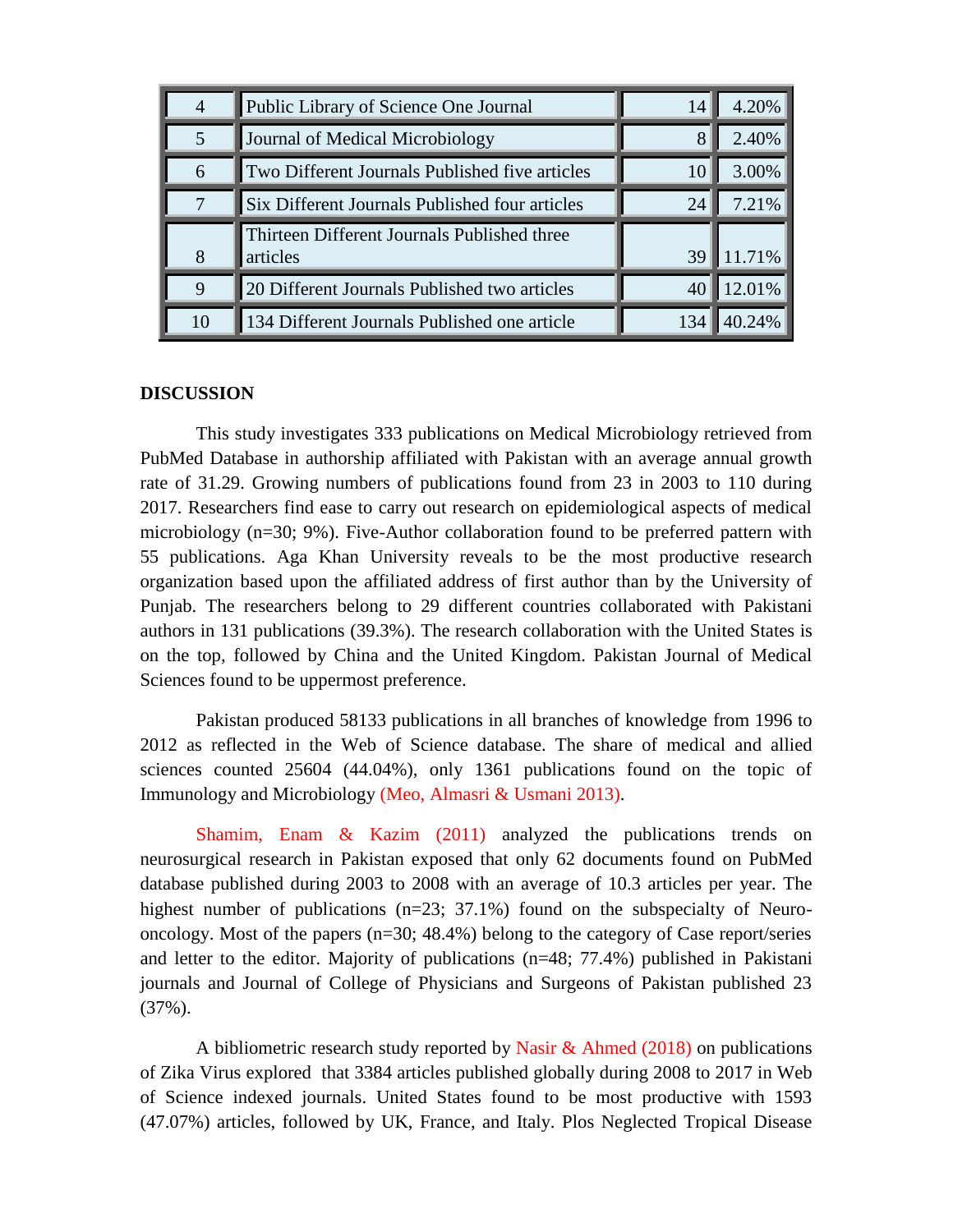has been favorite Journal with 122 papers, Diamond Michael S. with 38 papers found most productive authors and Fundacao Oswaldo Guz, Brazil discovered most prolific institute with 187 publications. Pakistani researchers produced only 44 (0.71%) articles on Zika Virus during the projected period.

Vergidis et. al. (2005) analyzed worldwide research growth on Microbiology published from 1995 to 2003 in 74 journals indexed in Web of Science and PubMed databases. Total 89,527 articles identified, had been divided into seven regions. Western Europe and Canada exceeded all other regions with 37,351 (41.7%) publications than by the United States with 26,921 (36.6%).

Roman, Gonzalez-Alcaide & Gutierrez (2016) conducted a bibliometric examination on infectious diseases and microbiology publications produced by Spain during 2000-2013 based upon the data taken from Web of Science. Spanish research produced 149,269 papers, 5.8% share of the global publications and stood on the  $6<sup>th</sup>$  rank. Most of the research collaboration was done with the United States. Largest numbers of papers published in journal "Enfermedades Infecciosas y Microbiología Clínica".

Singh (2018) carried out a study on Microbiology publications in Sub-Saharan African Countries (SSAC) revealed that 18992 research items, constituted 1.7% of worldwide share, published during 2000 to 2014. Scopus database was used to collect the data. Out of 50 SSAC, 17 countries didn't produce any publication, South Africa is on the top with 6302 publications than by Nigeria with 2766 publications. Keute, V. found a most prolific researcher with 99 publications and Universidade de Sao Paulo acquires top position being most productive institute with 5627 publications. Plos One in a favorite journal with 557 publications. A large area of research (8559) carried out on the topic of Medicine related to Microbiology.

Hosamani & Bagalkoti (2015) examined the Microbiology research in India published during 1999 to 2013 as retrieved from Web of Science database. Total 6,98,726 publications written globally, the share of Indian authors counted 26114 (3.74%). Biotechnology, Applied Microbiology found to be the preferred area of research with 14431 (55.26%) publications and favorite source publications found Bioresource Technology with 1282 publications. Council of Scientific Industrial Research, Delhi found a most productive organization with 3493 research items and Kumar A., emerged as a most dynamic author with 319 publications including 30 H-Index. Majority of international collaboration in Microbiology research was done with United States.

## **Conclusion**

High tech research documents and scholarly publications have a strong impact on the general health and quality of life. Statistical analysis of research publications is important to scale to evaluate the development of a specific branch of knowledge. Medical microbiology research is going through an embryonic phase in Pakistan. This study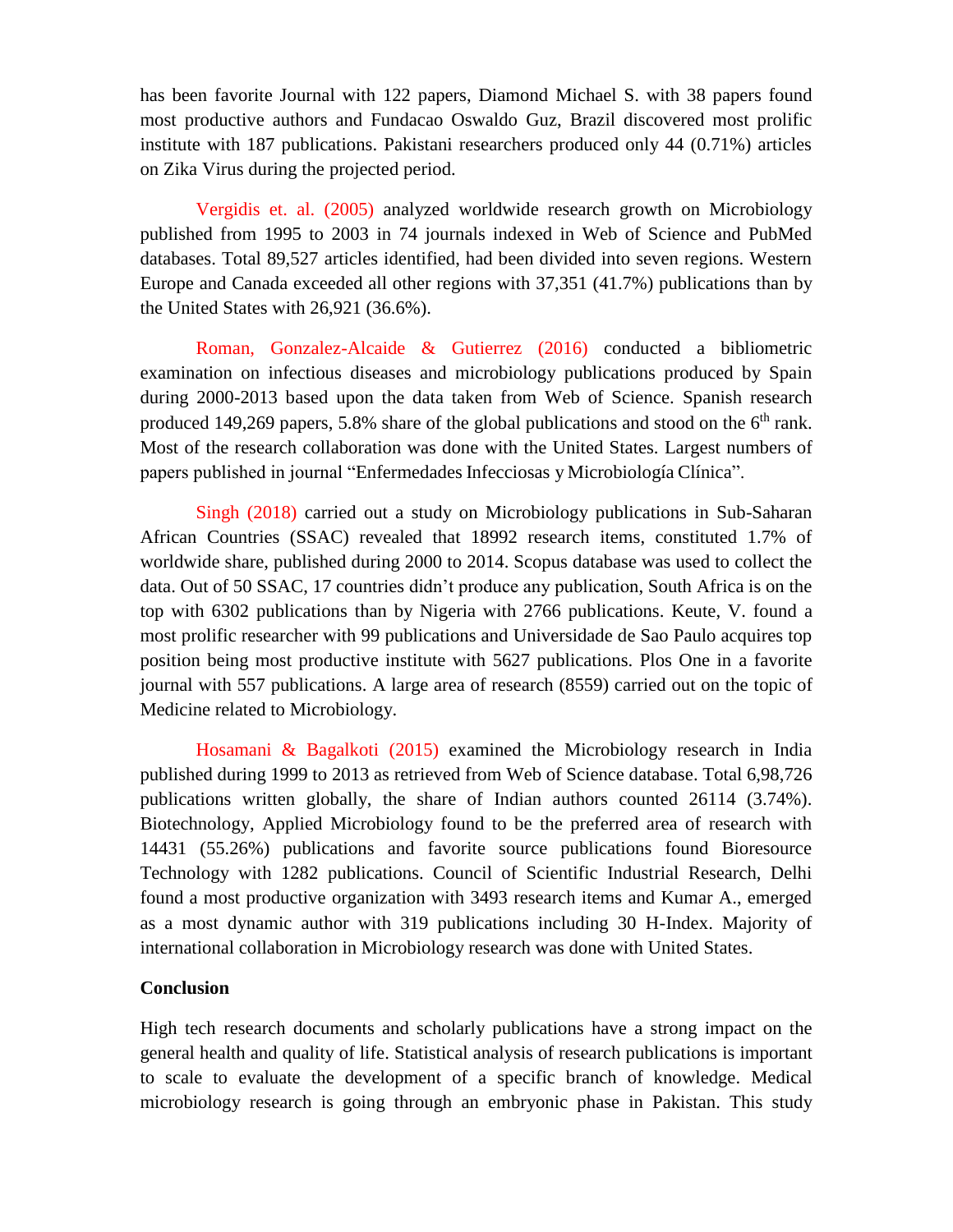highlights that growing trend of publications, research area preference, and international collaboration scenario.

**Conflict of Interest:** There is no conflict of interest regarding the publication of this study.

#### **Funding source** - None

#### **Authors' contribution**

Ikram Ul Haq conceived the idea, downloaded the data and wrote the manuscript. Gulnaz Elahi reviewed the relevant literature and classify the bibliographical citations. Iqra Dana analyzed the downloaded data. All authors contributed significantly and critically revised the manuscript before submission.

## **REFERENCES**

Carroll, K. C, Butel, J. S., Morse, S. A., & Meitzner, T. (2016). Jawetz Melnick & Adelbergs Medical Microbiology. 27<sup>th</sup> ed. McGraw Hill Professional.

Haq, I. U., & Al Fouzan, K. (2017). Research Productivity at King Saud bin Abdul Aziz University for Health Sciences, Kingdom of Saudi Arabia: A Bibliometric Appraisal. Journal of Rawalpindi Medical College. *21*(2), 182-6.

Haq, I.U., Al Fouzan, K. S., & Baladi, Z. (2017). Oncology Research Outcome by King Saud bin Abdulaziz University for Health Sciences, Kingdom of Saudi Arabia; A Bibliometric Appraisal. International Journal of Library Science. *6*(3), 52-7.

Hosamani, M.S., & Bagalkoti, V.T. (2015). Microbiology Research in India: An Analysis of publications output during. Microbiology Research. *5*(3), 86-96.

Meo, S. A., Almasri, A. A., Usmani, A. M. (2013). Research Productivity of Pakistan in Medical Sciences during the period 1996-2012. European Review for Medical and Pharmacological Sciences. *17*(21), 2839-46.

Nasir, S., & Ahmed, J. A. (2018). Bibliometric Analysis of Research on Zika Virus Indexed in Web of Science. Advancements in Life Sciences. *5*(3), 88-95.

Pervez, W., Thakur, M., & Farhan, M. (2018). Obstacles in research for new scholars. International Journal of Academic Research and Development, *3*(6), 86-89.

Ramos, J. M., Gonzalez-Alcaide, G., & Gutierrez, F. (2016). Bibliometric analysis of the Spanish scientific production in Infectious Diseases and Microbiology. Enfermedades infecciosas y microbiologia clinica. *34*(3), 166-76.

Savitha, K. S. (2017). A Bibliometric Study of Directory of Open Access Journals: Special reference to Microbiology. International Journal of Information Dissemination and Technology. *7*(1), 63-70.